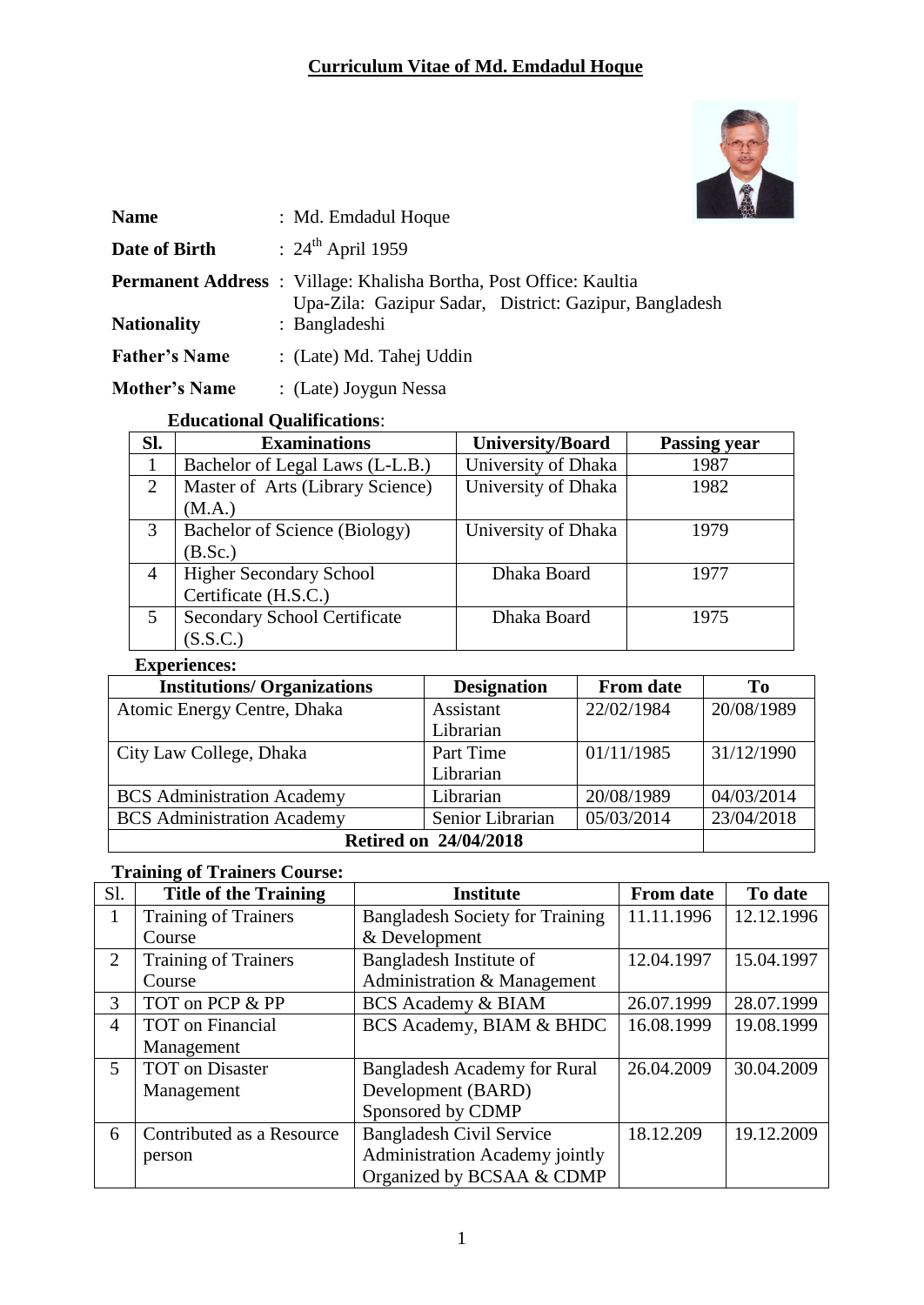# **Trainings on Computer:**

| Sl.            | <b>Title of the Training</b>    | <b>Institute</b>                 | <b>From date</b> | To date    |
|----------------|---------------------------------|----------------------------------|------------------|------------|
| 1              | IBM 5280 Dual Data Entry        | <b>Atomic Energy Research</b>    | 22.12.1985       | 13.01.1986 |
|                | System                          | Establishment, Savar             |                  |            |
| $\overline{2}$ | <b>Fundamentals of BASIC</b>    | <b>Bangladesh Atomic Energy</b>  | 13.05.1989       | 31.05.1989 |
|                | Programming                     | Commission, Dhaka                |                  |            |
| 3              | CDS / ISIS                      | Info Serve, Dhaka                | 01.01.1995       | 31.01.1995 |
| $\overline{4}$ | Course on DOS, Windows,         | Bangladesh Institute of          | 01.06.1998       | 08.08.1998 |
|                | MS-Word, MS-Excel               | Administration & Management      |                  |            |
| 5              | <b>Essential Computer Skill</b> | <b>CMC Limited Under Colombo</b> | 08.07.2002       | 16.08.2002 |
|                | for the e-World                 | Plan, New Delhi, India           |                  |            |
| 6              | Web-based literature            | Dissemination & Information      | 26.06.20004      | 26.06.2004 |
|                | search                          | Science Division, ICDDR.B        |                  |            |
| 7              | Use and Application of          | Centre on Integrated Rural       | 16.08.2004       | 22.08.2004 |
|                | <b>WINISIS</b>                  | Development for Asia and the     |                  |            |
|                |                                 | Pacific                          |                  |            |
| 8              | Knowledge Management            | Organized by UN Information      | 28.11.2008       | 28.11.2008 |
|                | & Digitization (Workshop)       | Centre (UNIC) & The              |                  |            |
|                |                                 | University of Liberal Arts       |                  |            |
|                |                                 | Bangladesh (ULAB)                |                  |            |

# **Training on Different Fields:**

| Sl.             | <b>Title of the Training</b> | <b>Institute</b>                    | <b>From date</b> | To date    |
|-----------------|------------------------------|-------------------------------------|------------------|------------|
|                 | <b>Foundation Training</b>   | <b>Bangladesh Public</b>            |                  |            |
|                 | Course                       | Administration training center,     | 18.04.1992       | 17.08.1992 |
|                 |                              | Savar                               |                  |            |
| $\overline{2}$  | <b>Rural Development</b>     | <b>Bangladesh Academy for Rural</b> | 04.07.1992       | 09.07.1992 |
|                 |                              | Development, Comilla                |                  |            |
| 3               | <b>Training Development</b>  | Korea International Cooperation     |                  |            |
|                 | Program for Government       | Agency (KOICA), Seoul, Korea        | 14.04.2002       | 26.04.2002 |
|                 | Employees                    |                                     |                  |            |
| $\overline{4}$  | Training on Anti-            | Korea International Cooperation     |                  |            |
|                 | Corruption & Openness        | Agency (KOICA), Conducted by        | 18.09.2008       | 17.10.2008 |
|                 |                              | KMAC, Seoul, Korea                  |                  |            |
| $5\overline{)}$ | Strategic Planning and       | Asian Institute of Technology       | 09.07.2012       | 03.08.2012 |
|                 | <b>Project Management</b>    | (AIT), Thailand                     |                  |            |
| 6               | Intermediate Course on       | <b>Bangladesh Civil Service</b>     |                  |            |
|                 | Public Administration and    | Administration Academy &            | 11.02.2013       | 20.02.2013 |
|                 | <b>Public Finance</b>        | Graduate School of Economics,       |                  |            |
|                 |                              | Yamaguchi University, Japan         |                  |            |

# **Training on Gender**:

| Sl. | <b>Title of the Training</b> | <b>Institute</b>           | <b>From date</b> | To date    |
|-----|------------------------------|----------------------------|------------------|------------|
| 01  | Gender And development       | BCS Academy & capacity     | 24.04.2005       | 28.04.2005 |
|     | <b>Training Course</b>       | <b>Building for Gender</b> |                  |            |
|     |                              | Mainstreaming Project,     |                  |            |
|     |                              | <b>MWACA</b>               |                  |            |
| 02  | TOT Course on Gender and     | <b>BCS</b> Administration  | 14.11.2005       | 27.11.2005 |
|     | Development (GAD)            | Academy and CBGM, P        |                  |            |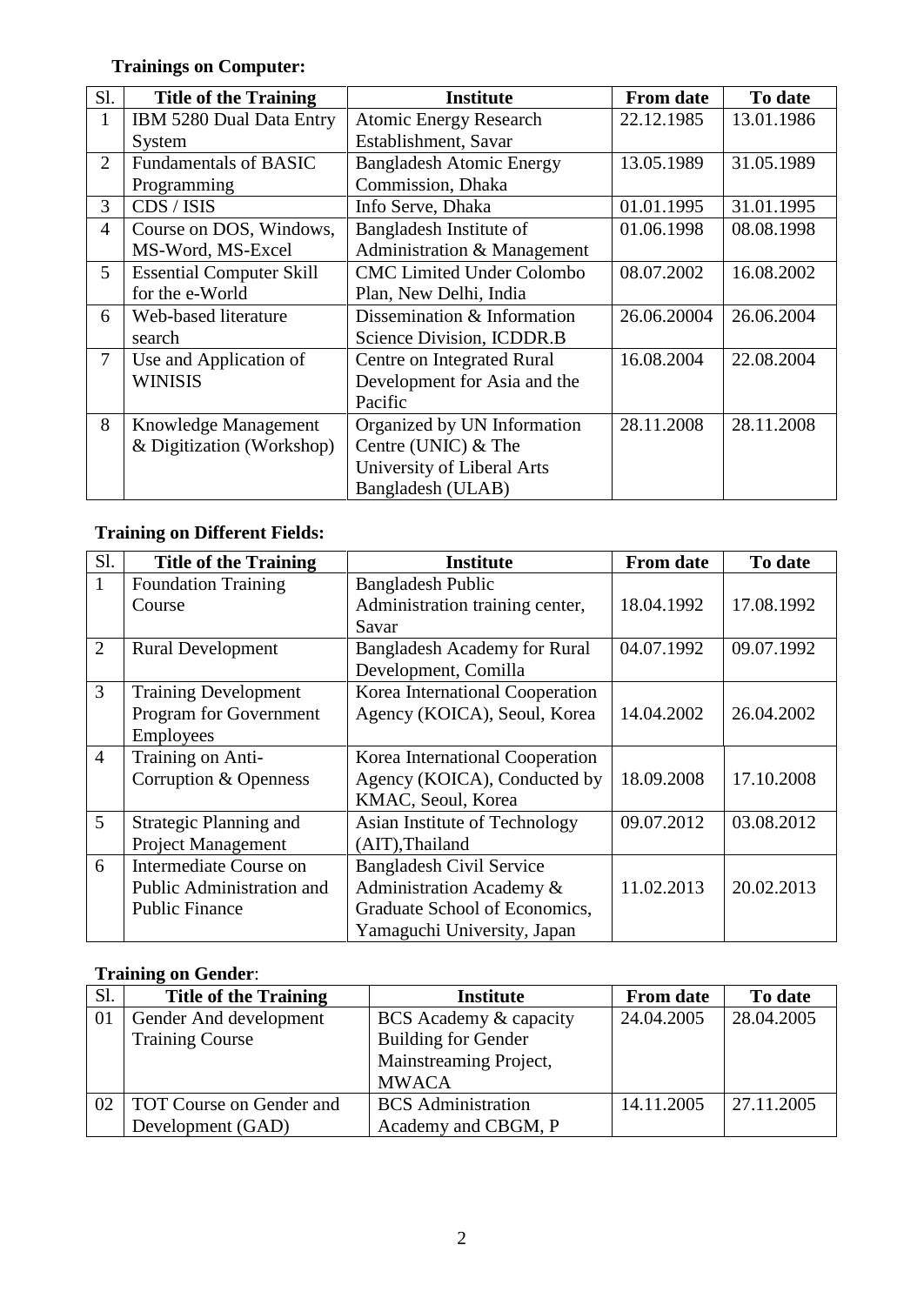#### **Publications:**

| SI.            | <b>Title</b>                                  | <b>Published in</b>                                    | <b>Year of Publication</b>  |
|----------------|-----------------------------------------------|--------------------------------------------------------|-----------------------------|
| $\mathbf{1}$   | Definition of Library: An ambiguity           | Granthagar Parikrama                                   | Vol. 13, No. 1, 1987        |
| $\overline{2}$ | Govt. Departmental Libraries                  | Weekly Independent                                     | Nov.15,1996                 |
| 3              | Role of Library in preparing the              | <b>Community Development</b>                           | Vol.15, March, 2003         |
|                | Enlighten Man                                 | <b>Library Bulletine</b>                               |                             |
| $\overline{4}$ | <b>Information Services to the</b>            | Bangladesh Journal of                                  | Vol.9, 2002-2003            |
|                | Bureaucrats; In the context of BCS            | Administration &                                       |                             |
|                | <b>Administration Academy Library</b>         | Development                                            |                             |
| 5              | Audit Objection & It's mitigation             | Dhaka: MM Al-Faruque                                   | 2003                        |
|                | Rules & Regulations (Book in<br>Bengali)      |                                                        |                             |
| 6              | Corruption is the major barrier for           | <b>Weekly Robbar</b>                                   | Vol.26, March 28, 2004      |
|                | Development (Bangla)                          |                                                        |                             |
| $\tau$         | Role of Public Library against                | Muhammad Zillur Rahman                                 | Dhaka: Biswa Parichoi, 2004 |
|                | Degeneration of Moral Values                  | (ed.)                                                  |                             |
| 8              | Khalisha Bortha in Liberation War             | Liberation & National Day                              | Gazipur: Annual Publication |
|                | (In bengali)                                  | Publication.                                           | by the Officers Forum of    |
|                |                                               |                                                        | Gazipur District, 2004      |
| 9              | Tsunami: A general discussion (In             | <b>Weekly Robbar</b>                                   | Vol.27, Feb. 13, 2005       |
| 10             | Bengali)<br>Role of Library in Development of | S'aadat Ali (ed.)                                      | Dhaka: Biswa Parichay, 2005 |
|                | Education (In Bengali)                        |                                                        |                             |
| 11             | Humanitarian Ranada Prasad Shaha              | <b>Weekly Robbar</b>                                   | Vol. 28, May 21, 2006       |
|                | (In Bengali)                                  |                                                        |                             |
| 12             | Conducted Research- "Study<br>on              | Submitted to CBGM, P                                   | <b>BCS</b> Administration   |
|                | how the Positive Effects of Law               | M/O-MOWCA.                                             | Academy, June, 2006         |
|                | Can Change Women's Lives and                  |                                                        |                             |
|                | Negative<br>Affect<br>How<br>Results          |                                                        |                             |
| 13             | Them".<br>Muslim Law                          |                                                        | Dhaka: BCS Administration   |
|                |                                               | A Compendium for Law &<br><b>Administration Course</b> | Academy, 2007               |
| 14             | Hindu Law                                     | A Compendium for Law &                                 | Dhaka: BCS Administration   |
|                |                                               | <b>Administration Course</b>                           | Academy, 2007               |
| 15             | Transfer of property Act, 1882/               | A Compendium for Law &                                 | Dhaka: BCS Administration   |
|                | 2004                                          | <b>Administration Course</b>                           | Academy, 2007               |
| 16             | Muslim Law of Inheritance                     | A Compendium for Law &                                 | Dhaka: BCS Administration   |
|                |                                               | <b>Administration Course</b>                           | Academy, 2007               |
| 17             | Marriage & Divorce according to               | Liberation & National Day                              | Gazipur: Annual Publication |
|                | Muslim Law: A general Discussion              | Publication.                                           | by the Officers Forum of    |
|                |                                               |                                                        | Gazipur District, 2008.     |
| 18             | Transparency, Openness and Civil              | The Project for Developing                             | Seoul; Korea: KOICA &       |
|                | <b>Service Ethics</b>                         | the capacity of the<br><b>Bangladesh Civil Service</b> | KMAC, 2009.                 |
|                |                                               | <b>Administration Academy</b>                          |                             |
|                |                                               | and Strengthening Capacity                             |                             |
|                |                                               | of Public Sector Through                               |                             |
|                |                                               | Training                                               |                             |